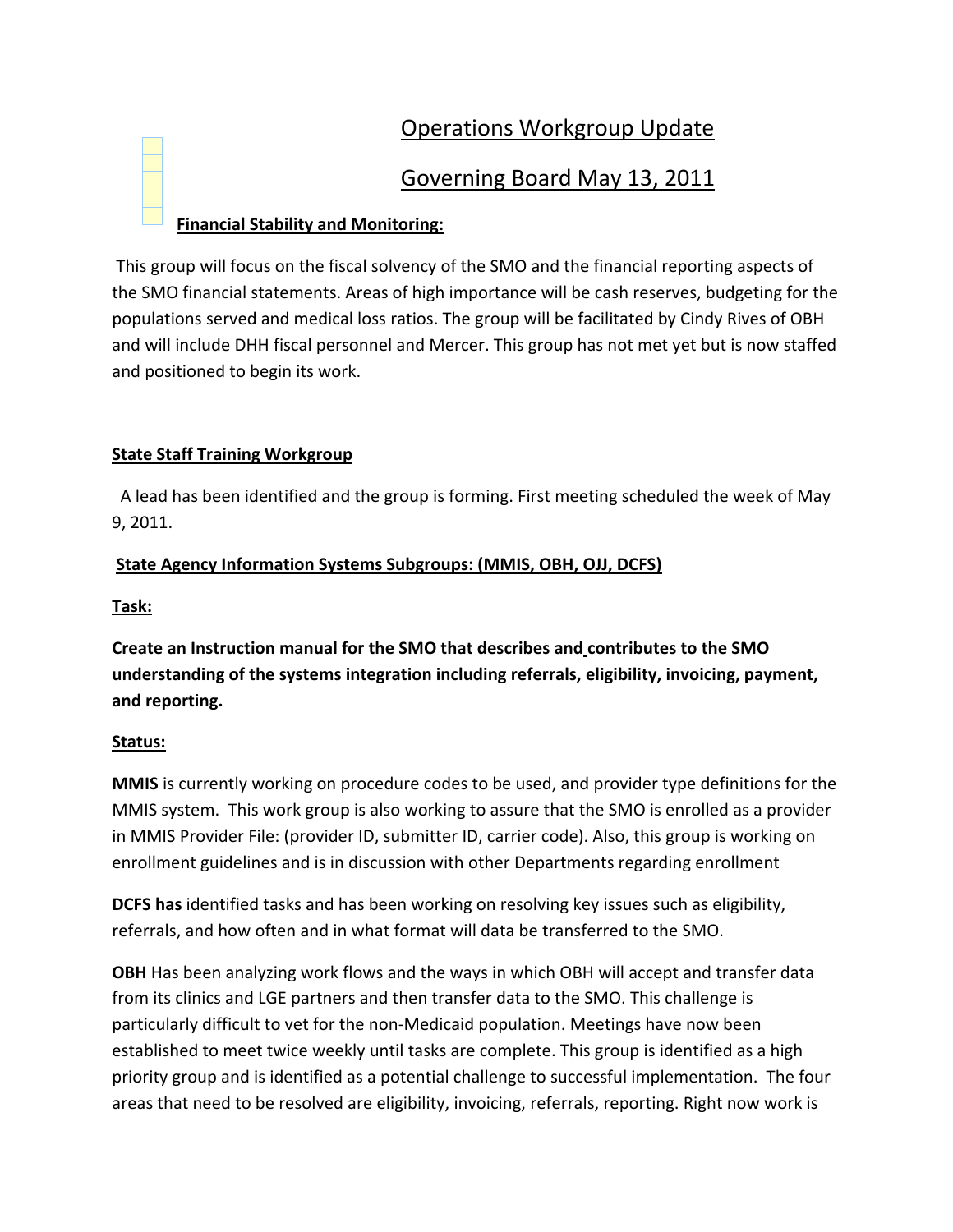focused on vetting the touch points with the key stakeholders including providers, clinics, departments, the SMO. This group will be reported on in depth over the coming weeks.

**OJJ** has been working on CANS data linkage with SMO. Data transfer issues to and from the SMO, invoicing and eligibility.

**DOE** is currently working on modification of the IHP to include IEP and the transfer of IEP to the SMO.The group is also working on modification of the Special Education Reporting System for data transfer.

#### **PRTF/TGH**

## **Task: Develop an onsite review protocols for conducting on site visits to assure requirements for Medicaid participation under the new waivers.**

**Status:** This group is currently meeting with providers to help them select and transition to CSOC levels of care which are the PRTF, TGH, non‐ medical Group home. The next part of the task is to develop the protocols Medicaid will use to certify the providers as one of the above listed types of residential provider.

#### **FFS Codes and Service Definitions**

#### **Task: Establish fees Schedule and service definitions for Medicaid**

Status: May 10<sup>th</sup> the group should have draft rates to share with the Operations Group. This group is on target for task completion by 6/28.

#### **Non‐ Residential OP Provider Workgroup**

## **Task: Establish Certification criteria for providers referenced in the Waivers that are required to be certified by OBH. Develop Training requirements, a provider communication plan ,transition plan to SMO, and provide requirements to state clinics for participation with SMO.**

**Status:** This group has met twice. The group is focused on tasks related to certification. This group is identified as a high priority group and is identified as a potential challenge to successful implementation. The group is now acquiring certification requirements from all the departments to evaluate what is in hand and what is needed to comply with certification